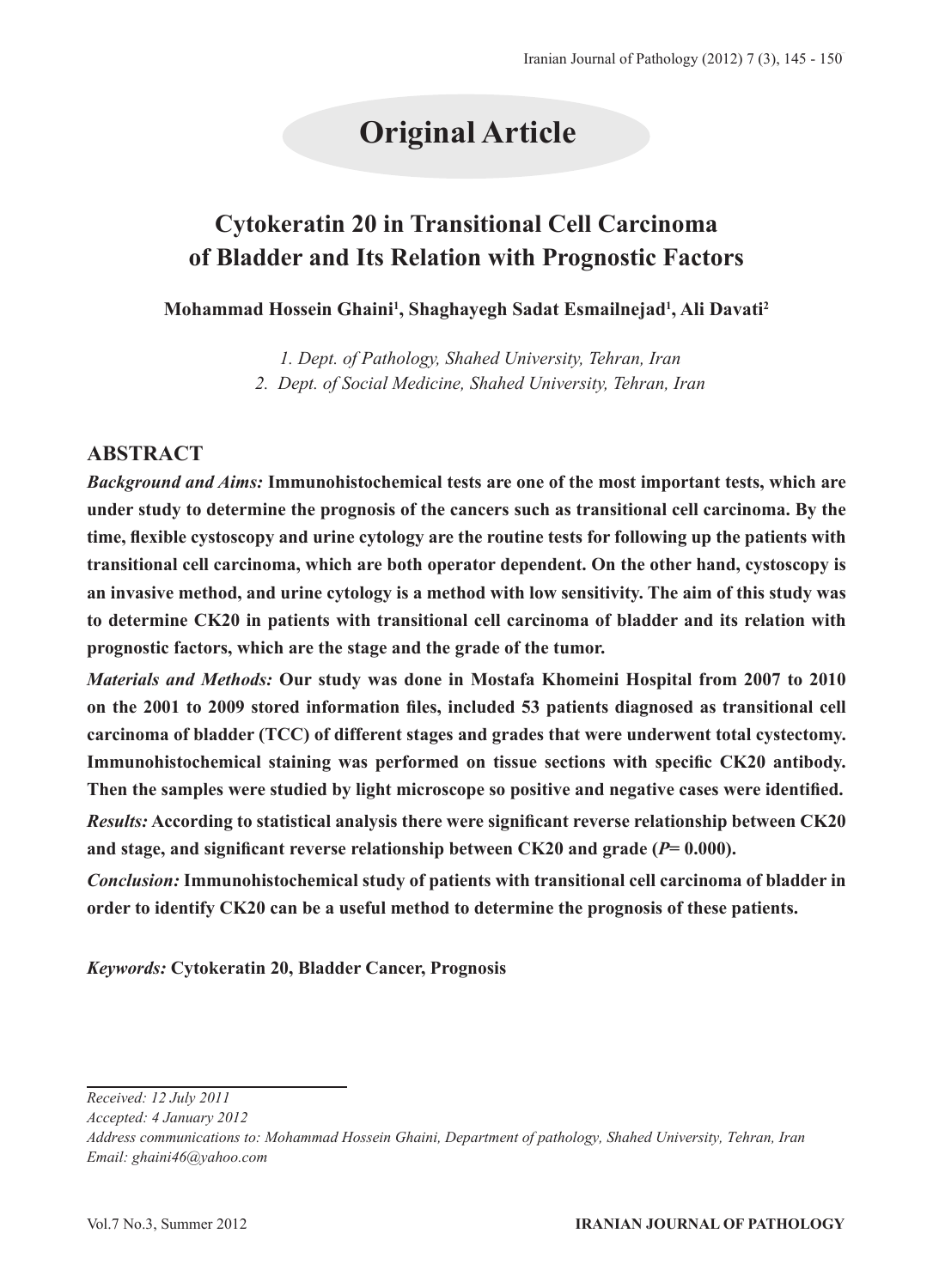### **Introduction**

ancers are the second cause of morality<br>in The United States after cardiovascular<br>events (1). Cancers may occur in any<br>site of human's body such as genitourinary tract in The United States after cardiovascular events (1). Cancers may occur in any site of human's body such as genitourinary tract. The walls of genitourinary tract are composed of transitional cell epithelium under which lies loose connective and elastic tissue. Ninety percent of urogenital malignancies occur in bladder, 8% in calices, and 2% in ureters and urethra (2). Therefore, the bladder carcinoma is the most common malignancy in genitourinary tract. Ninety eight percent of them are epithelial cancers which most of them are transitional types (3).

Bladder cancer is the fourth common cancer in men and  $10<sup>th</sup>$  in women. The incidence of bladder cancer in men is three times more than women are. The average age of diagnosis is 65. Besides, approximately 85% of them are localized to the bladder and 15% have spread to distant sites (3). Bladder cancer is the fifth most common cancer in Iran. The incidence is 1.6 in every 100,000 person and in men is 4 times more than women are (4).

The bladder transitional cell carcinoma (TCC) has more mortality than TCC in the other sites of the genitourinary tract because it has less signs and symptoms due to its anatomic position in comparison with upper tumors, which may cause obstruction, or other symptoms. So bladder tumors are usually diagnosed in higher stages and grades (5).

Immunohistochemical assessment of cytokeratins is one of the newest tests, which is proposed to determine the prognosis of patients diagnosed as bladder cancer. Cystoscopy and urine cytology, as common methods to follow up these patients, are both highly dependent on the skill of the operator , in addition cystoscopy is an invasive method and cytology has low sensitivity and is not reproducible (1).

Cytokeratins are the major structural proteins in the cytoplasm of epithelial cells and their derivatives. Keratin filaments are built from lateral and longitudinal interactions involving type I-II heterodimers (6). Each type of epithelial cells synthesizes at least one type I and one type II keratin, which co polymerize into filaments (7). The organization of keratin filaments and their association with plasma membranes suggest that their principal function is structural to reinforce cells and to organize cells into tissues. Keratin filaments are characterized by tissue-specific expression patterns from early embryogenesis onwards, suggesting that these proteins are important in defining tissue structure and potential function (8). Keratins also influence the availability of regulatory molecules such as apoptosis-including factors, heat shock proteins or signaling molecules and so, affect the sensitivity of cells to proliferative and apoptotic stimuli and play a role in cellular stress responses and drug resistance (9).

Keratin 20 is the most recently identified type I keratin protein of 46 KD, which shows a limited pattern of expression in normal tissues (10). The expression of CK20 in urothelium was restricted to superficial umbrella cells even in the presence of severe inflammation. Only malignancy induced alteration in CK20 expression pattern. The pattern of CK20 immunohistochemical staining is a useful adjunct morphology in the diagnosis of urothelial dysplasia, since only malignant cells will show CK20 immunostaining  $(11)$ .

The aim of is study was to determine CK20 in patients with transitional cell carcinoma of bladder and its relation with prognostic factors which are the stage and the grade of the tumor.

### **Material and Methods**

This cross-sectional study included 53 patients diagnosed as bladder TCC of different stages and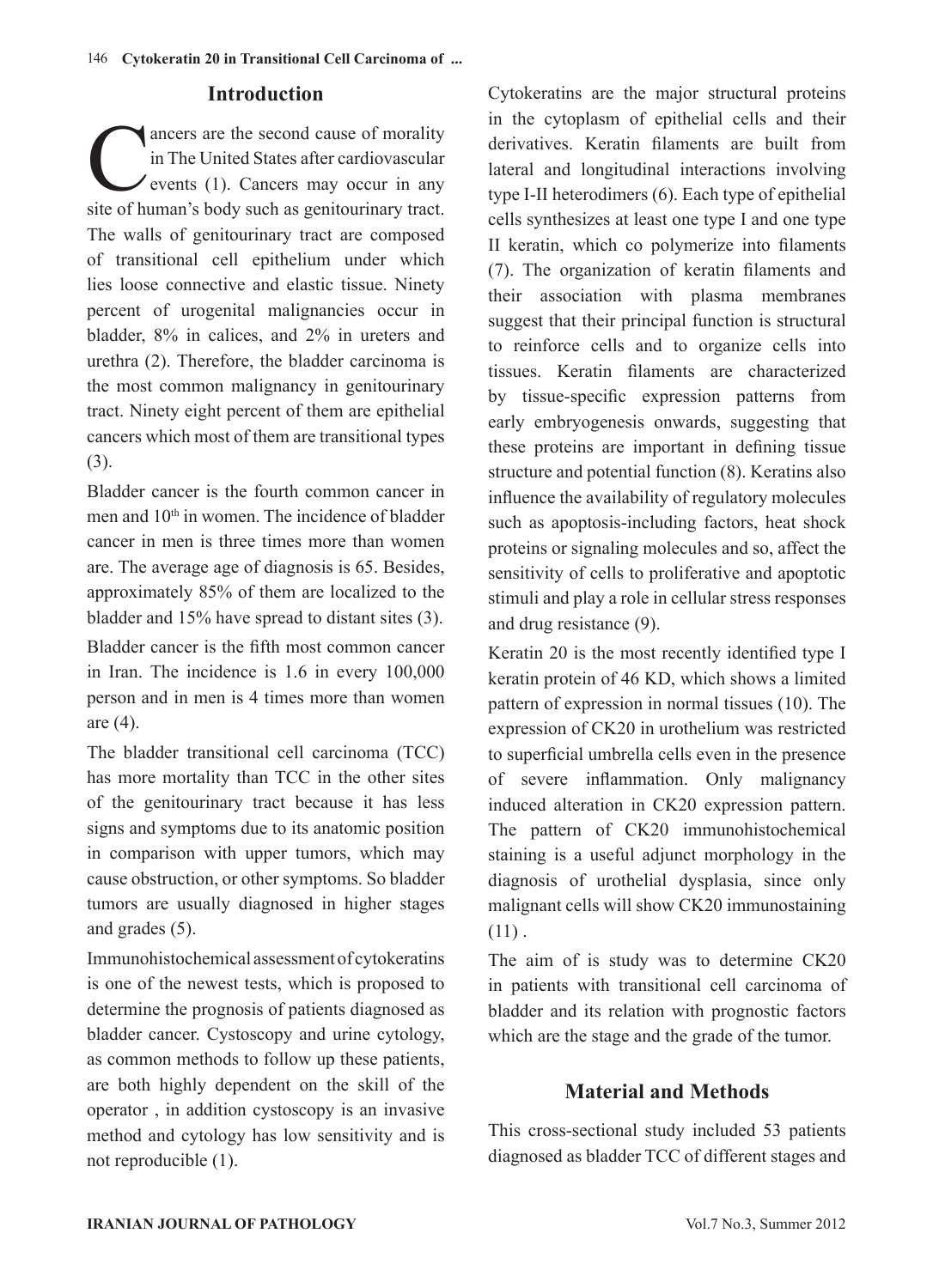grades that were underwent total cystectomy.

The cases were selected from the Mostafa Khomeini Hospital surgical pathology files from 2001 to 2009.

Tumor samples were formalin-fixed for 24- 48 hours and embedded in paraffin wax. Three µm sections were cut from paraffin blocks and immersed in water and alcohol for 5 minutes then heated in  $60^{\circ}$ C for 30 minutes. After that dehydration and deperoxidation were done using xylol, alcohol 100%, alcohol 96%, and then alcohol 75% and at the end water each one for 5-10 minutes. In the next step, we washed the samples with phosphate buffered saline (PBS) 10% three times and used H2O2 and methanol to redeperoxidation for 10 minutes, and then we washed them with PBS 10% for the second time. Then we heated them in  $120^{\circ}$ C and rewashed them in PBS 10%.

At the end, immunohistochemical staining was performed on tissue sections with histostain and specific CK20 antibody. Then the samples were studied by light microscope.

The stage and the grade of each case were assessed by an expert pathologist and then CK20-positive and CK20-negative cases were identified. Immunohistochemical staining was performed used of specific CK20 antibody (Novacastra , England) .

**Statistical analyses**: We used SPSS and Chai – square statistical method to analyze the data.

### **Results**

This study was performed on 53 patients. Forty-five (84.9%) patients were men and eight (15.1%) of them were women. CK20 immunohistochemichal study was positive in 30 patients and negative in 23.

Twenty-two cases (41.5%) were diagnosed as stage III that was the most common stage. Other patients fell into each stage I, IIa and IIb (9 in stage I, 8 in IIa and 14 in IIb ) .

In the CK20 positive group  $(30 \text{ cases})$ ,  $9 (30\%)$ were diagnosed as stage I which was the most common stage and 5 cases (16.1%) fell into stage III which was the least common stage. In the CK20 negative group (23 cases), 17 cases (73.9%) were diagnosed as stage III (most common) and none of them were in stage I and IIa. Table 1 shows an overview of frequency of cases in different stages in two groups separated by CK20 status. According to the table, all the patients diagnosed as stage I or IIa were CK20 positive. In stage IIb, 8 cases (57.14%), and in stage III, only eight cases (21.73%) were positive.

According to these results and statistical analyses, there was a significant reverse relationship between stage and CK20. It means the less detection of CK20 in higher stages (*P*=0.00).

| <b>Stage</b><br>Cytokeratin20 | <b>Stage I</b> | <b>IIa</b> | $I1I0$ | Ш  | <b>Total</b> |
|-------------------------------|----------------|------------|--------|----|--------------|
| <b>Positive</b>               |                | 8          |        |    | 30           |
| <b>Negative</b>               | $\theta$       | $\theta$   | 6      |    | 23           |
| <b>Total</b>                  | Q              | 8          | 14     | 22 | 53           |

**Table1-** Frequency of different stages of TCC in the patients who had underwent hysterectomy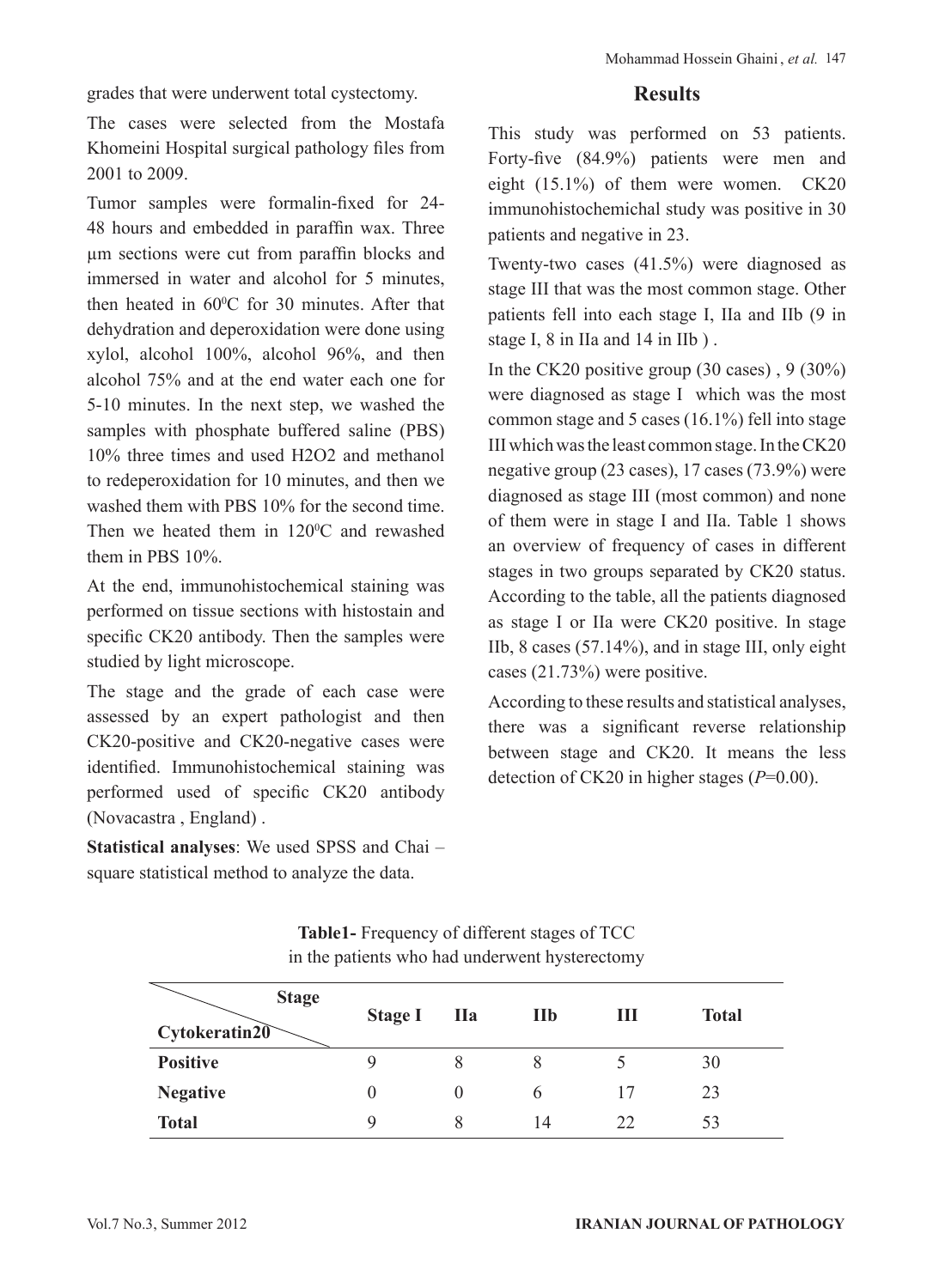### 148  **Cytokeratin 20 in Transitional Cell Carcinoma of ...**

We also studied the relation between grading and CK20. Twenty-five cases (47.2%) were diagnosed as grade 3, which was the most common grade, 7.5% as grade 1, 30.2% as grade 2 and 15.1% as grade 4.

In cytokeratin positive group (30 cases), 14(87.5%) were identified as grade 1 which was the most common grade and none of the cases were identified as grade 4. In the cytokeratin negative group (23 cases) , none of them were grade 1 and 8 cases(34.7%) were identified as grade 4 which was the most common grade. Table 2 presents and overview of frequency of cases in different grades in two groups separated by cytokeratin status.

According to Table 2, all the patients identified as grade 1 were CK20 positive. In the grade 2 group, 87.5% of them and in the grade 3 group, 48% of them were CK20 positive and in grade 4 group, all the patients were CK20 negative.

According to these results and statistical analyses, there was a significant reverse relationship between grade and CK20. It means the less detection of CK20 in higher grades (*P*=0.00).

 in the patients who had underwent hysterectomy Grade Cytokeratin<sub>20</sub> 1 2 3 4 Total **Positive** 4 14 12 0 30 **Negative** 0 2 13 8 23

**Total** 4 16 25 8 53

# **Table 2-** Frequency of different grades of TCC

### **Discussion**

Data from the current study agrees with less detection of CK20 in higher grades and stages. So according to these results and comparing them with other studies, we found that immunohistochemical detection of cytokeratin has the potential to determine the prognosis of patients in different stages and grades of TCC.

In the study by Morsi MI *et al*. aimed to evaluate CK20 immunostaning in 100 bladder cancer patients in comparison to cytology and PCR, resulted no relation between CK20, which is different to our study. The different types of study, different number of patients in 2 studies and of course different methods of detecting CK20 may justifies the different results of these two studies (12).

Of course, we think that immunestaining study is more reliable than cytology according to the function of these proteins, which are important in defining tissue structure. Therefore, cells in urine sample do not seem to have enough reliability for cytokeratin studying (12).

In the study by Parker DC *et al*. aimed to evaluate a panel of tumor markers containing CK20, proposed using other tumor markers specially thrombomodulin and high molecular weight cytokeratins along with CK20 in order to increase sensitivity and specificity and decrease false positives and negatives. Also this study emphasizes on using these tumor markers for screening and diagnosing more than determining patients' prognosis (13).

In the study by Elsalahi in Egypt, which aimed to detect the expression of CK19 and 20 in tissue specimens of bladder cancer patients, the results were correlated with clinic-pathologic parameters, bilharziasis and the occurrence of relapse of the carcinoma among Egyptian bladder cancer patients. It showed significantly correlation to advanced stage and grade and strongly associated with malignant phenotype of Egyptian bladder tissues, so they may be used as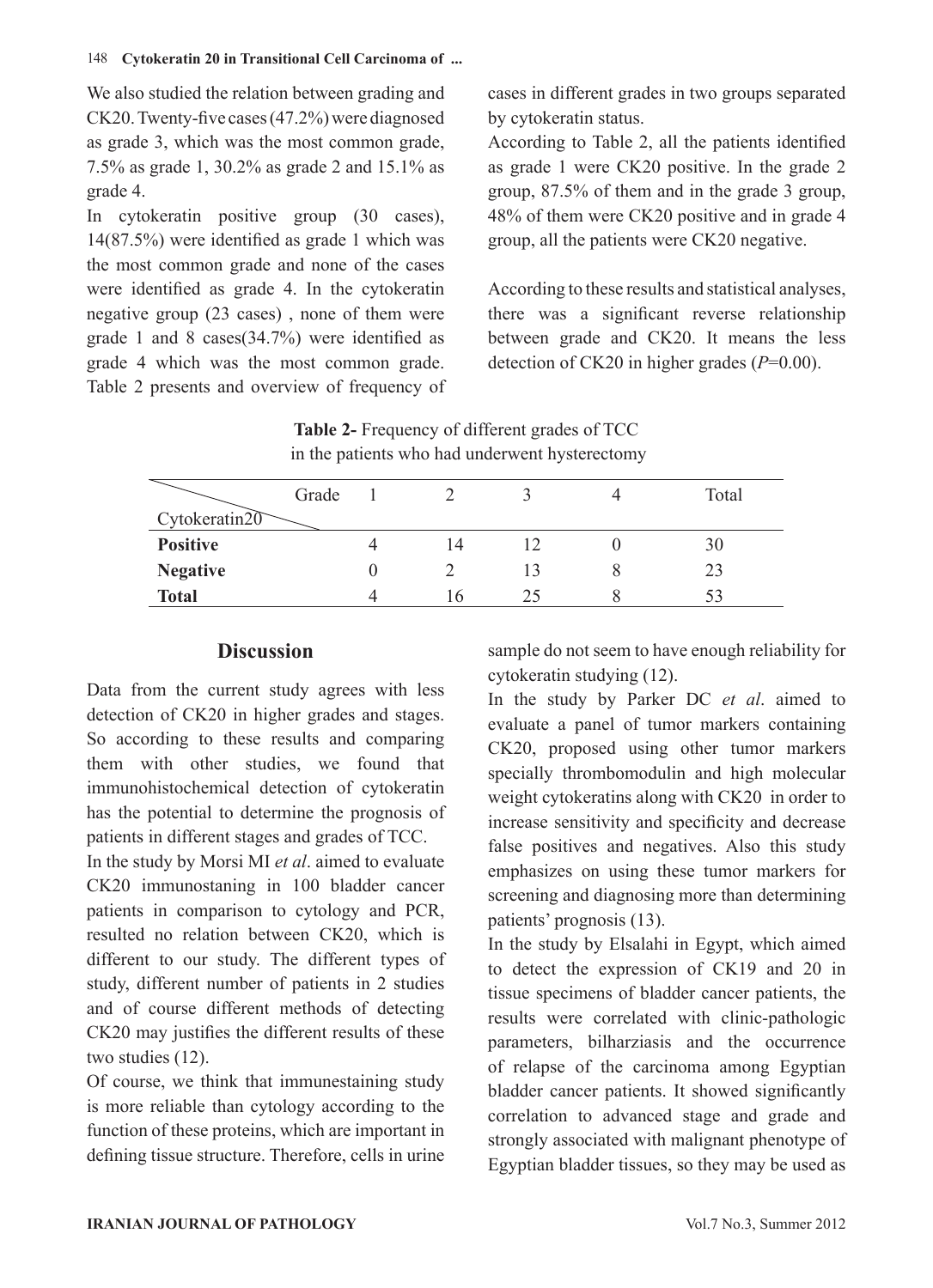additional markers for assessment bladder cancer patients (14).

There is an important detail about overlapping of SCC and TCC in tumor markers' expression, so more studies is needed to differentiate these two cancers and determine expression of tumor markers in order to differentiate them with tumor marker panels especially in endemic areas for bilharziasis, because it accounts for both these two cancers as a risk factor (14).

Other several groups also have done some studies to detect CK20 with or without other tumor markers in order to diagnose, screen, or determine patients' prognosis. CK20 is an important biomarker, which can be used to identify TCC especially in cases whose malignancy is not confirmed by morphology alone (15). CK20 immunocytology is more sensitive than standard cytology in the detection of TCC especially in T1, grade 2 and grade 3 tumors. It proposed immunoassay might progressively replace conventional cytologic screening in the diagnosis of bladder cancer. However, unfortunately in this study was not directly mentioned to prognosis, which was the main goal in our study (16). Although these two studies have different methods in comparison to our study, their results do not have any conflicts with ours. The immunohistochemical study of CK20 on urine smears in 169 cases of TCC by Li Hx *et al* showed that this biomarker can be useful in early diagnosis of TCC of bladder (17).

A case-control immunohistochemical study was done on 42 patients diagnosed as TCC and 17 controls on urine samples and showed that immunohistochemical study and urine cytology together can lead to more sensitive and accurate diagnose of TCC and use of other biomarkers such as NMP22 can improve the specificity and sensitivity of immunohistochemical study of CK20(18).

### **Conclusion**

According to the results of our study, the low sensitivity of urine cytology and invasiveness of cystoscopy, immunohistochemical study of patients with transitional cell carcinoma of bladder in order to identifying CK20 can be a useful method to determine the prognosis of these patients.

### **Acknowledgements**

This study as a medical thesis was funded by Research Council of Shahed University and the authors thank Dr. Jalali for his kind help and contribution in different steps of the study. The authors declare that there is no conflict of interests.

### **References**

1. Cancer statistics 2009.A presentation from the American cancer society. [online] sep 2009.Available from :http://www.acsworkplacesolution.com.

2. Fauci A, Braunwald E, Kasper D, Loscalzo J. Harrison's principles of Internal Medicine .17<sup>th</sup> ed. New York:McGraw Hill;2008.

3. Tanagho E, MC Aninch J. Smith's General Urology .17th ed. New York:McGraw Hill; 2008.

4. Azizi F, Hatami H, Janghorbani M. Epidemiology and control of common disease in Iran. 2<sup>nd</sup> ed. Tehran:Eshtiagh;2000.

5. Vinay K, Abdul KA, Nelson F. Robins and Cotran pathologic basis of disease.7th ed. Philadelphia:Saunders;2004. 6**.** Coulombe PA, Ma L, Yamada S, Wawersik M. Intermediate filaments at a glance. J Cell Sci 2002;114:4345-7.

7. Eichner R, Bonitz P, Sun TT. Classification of epidermal keratins according to their immunoreactivity, isoelectric point, and mode of expression. J Cell Biol 1984;98:1388-96.

8**.** Fuchs E, Weber K. Intermediate filaments: Structure, dynamics function, and disease. Ann Rev Biochem 1994;63:345-82.

9. Rugg EL, Leigh IM. The keratins and their disorders. Am J Med Genet 2004;131:4-11.

10. Moll R, Schiller DL, Franke WW. Identification of protein IT of the intestinal cytoskeleton as a novel type I cytokeratin with unusual properties and expression